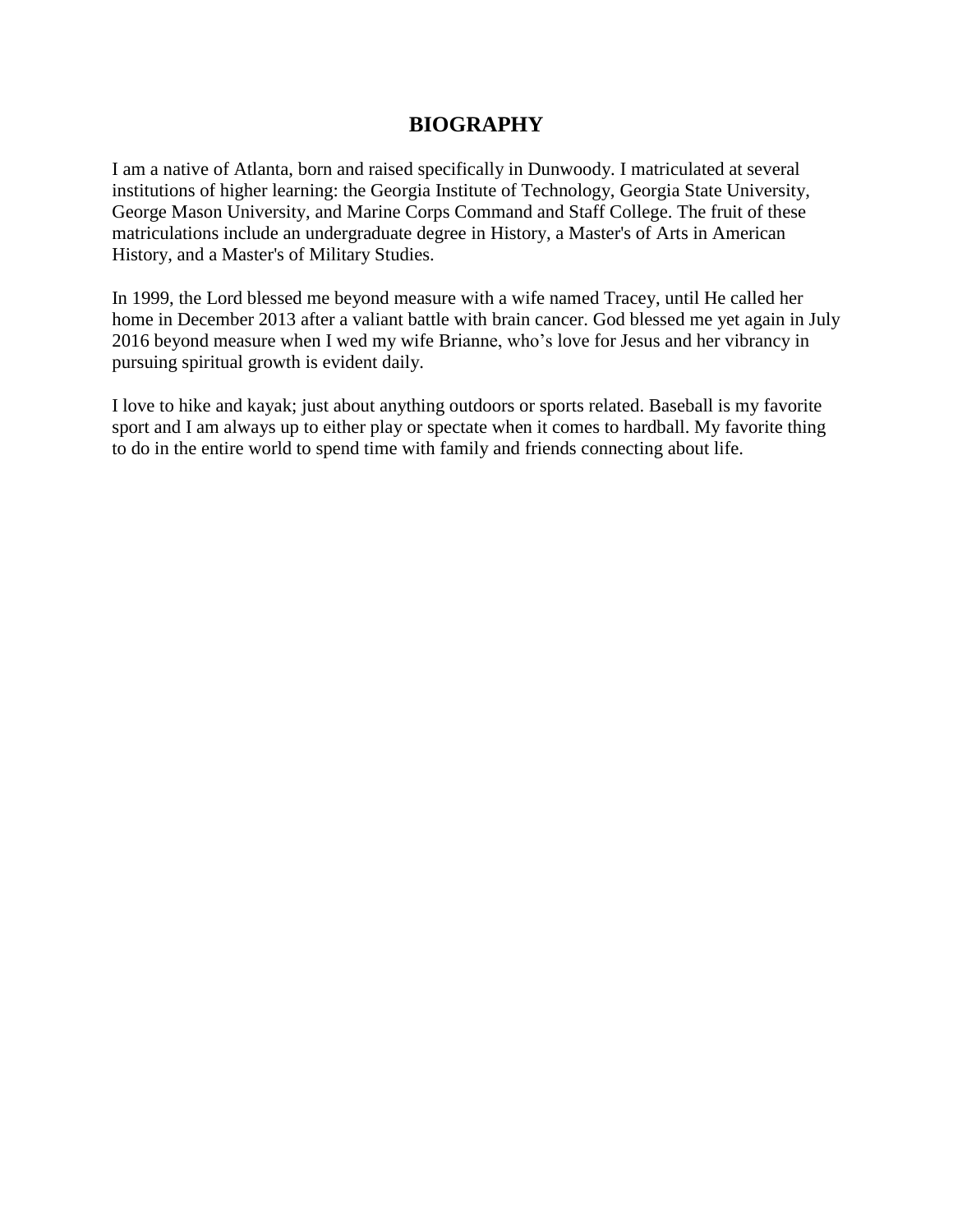## **TESTIMONY**

*But seek first the kingdom of God and his righteousness, and all these things will be added to you.* Matthew 6:33

Upon my birth, the only Christian in my family was my mother. Over time, thanks to her faithfulness and prayers, the Gospel spread throughout our family. Being the third of four boys, it is safe to say that I am a product of a rather masculine upbringing. Yet, a woman walking with Jesus is what created the biggest spiritual impact on us. My mom tried her best as she took us to church while we were growing up, at times against our will. The Lord sealed the deal when my oldest brother Jay came to know the Lord in his mid-20s and led me and my little brother Philip to Christ we were 16 and 14 respectively. The ministry of Perimeter Church discipled me as a young Christian and figures prominently in my growth as a believer. A few years later, the Lord took my brother Philip home after he was killed in an accident; an event that will always be with me; a tragedy that the Lord continues to redeem for His glory.

After burying a brother and a wife, the Lord continues to impress upon me the same exhortation Paul gave to Timothy. "*Share in suffering for the gospel by the power of God, who saved us and called us to a holy calling, not because of our works but because of his own purpose and grace, which he gave us in Christ Jesus before the ages began, and which now has been manifested through the appearing of our Savior Christ Jesus, who abolished death and brought life and immortality to light through the gospel*." (2 Timothy 1:8-10). The Lord continues to redeem loss and struggles in my life so I know that we are "to walk by faith, not by sight." As Paul writes in 2 Corinthians 5:1-8:

*For we know that if the tent that is our earthly home is destroyed, we have a building from God, a house not made with hands, eternal in the heavens. For in this tent we groan,*  longing to put on our heavenly dwelling, if indeed by putting it on we may not be found *naked. For while we are still in this tent, we groan, being burdened—not that we would be unclothed, but that we would be further clothed, so that what is mortal may be swallowed up by life. He who has prepared us for this very thing is God, who has given us the Spirit as a guarantee.*

*So we are always of good courage. We know that while we are at home in the body we are away from the Lord, for we walk by faith, not by sight. Yes, we are of good courage, and we would rather be away from the body and at home with the Lord.*

Swimming in what often times feels like deep water, God produces eternal hope by redeeming extreme difficulty and suffering to produce hope. Romans 5:2-5:

*Through Jesus we have also obtained access by faith into this grace in which we stand, and we rejoice in hope of the glory of God. Not only that, but we rejoice in our sufferings, knowing that suffering produces endurance, and endurance produces character, and character produces hope, and hope does not put us to shame, because God's love has been poured into our hearts through the Holy Spirit who has been given to us.*

Despite at times amounts what amounts to disbelief and sinful disobedience, this supernatural process detailed in Romans 5 takes over. This process almost sounds like a math equation: suffering produces endurance, endurance produces character, and character produces hope. This